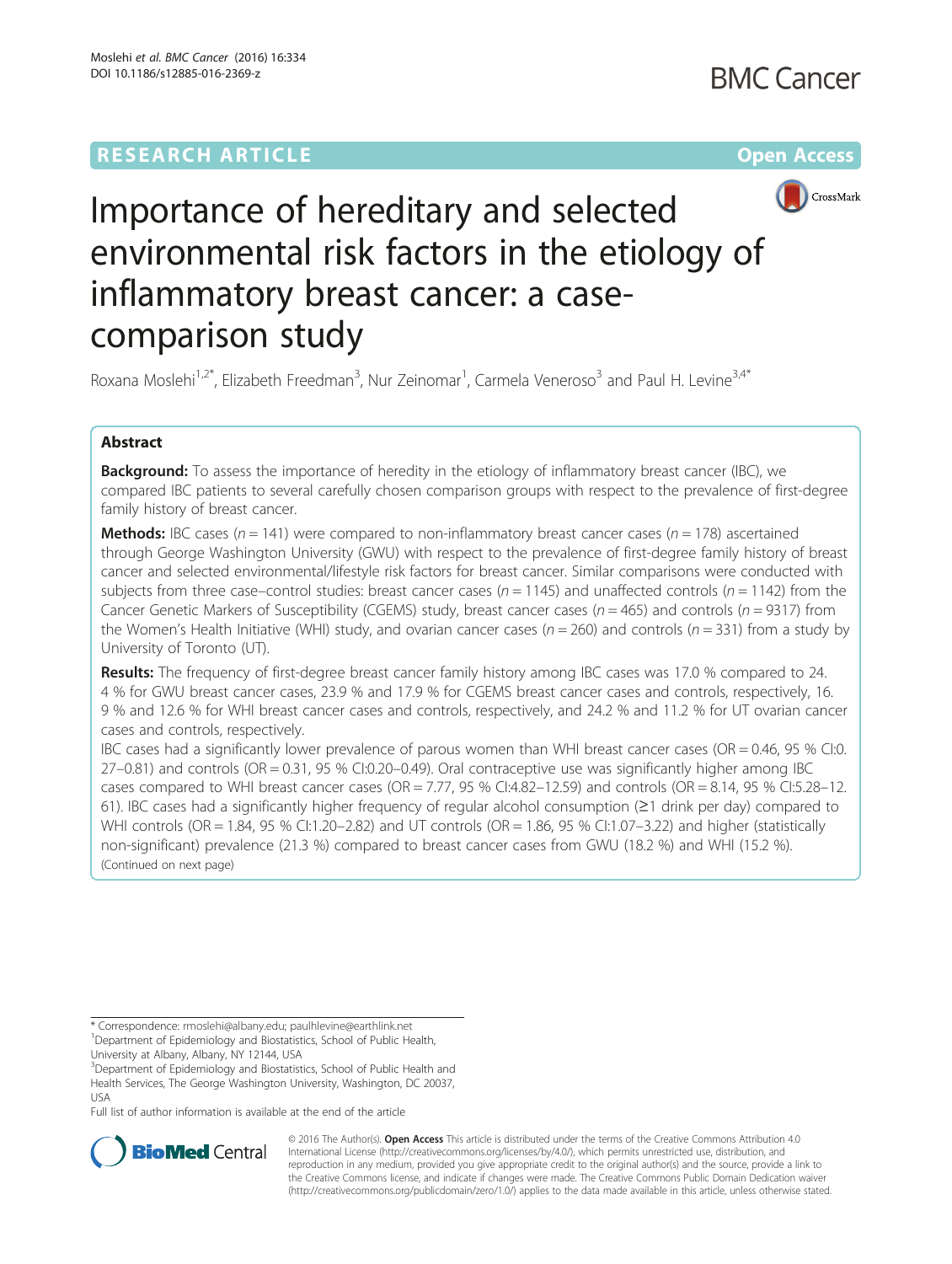## (Continued from previous page)

**Conclusions:** The prevalence of first-degree breast cancer family history among IBC cases was lower compared to breast and ovarian cancer cases but higher than unaffected individuals. Our multiple-case inflammatory and non-inflammatory breast cancer families may reflect aggregation of common genetic and/or environmental factors predisposing to both types of breast cancer. Our findings that oral contraceptive use and regular alcohol consumption may be associated with IBC warrant further investigations.

Keywords: Inflammatory breast cancer, IBC, Heredity, Case-comparison study, Family history of breast cancer, Breast cancer risk factors, Multiplex IBC families

## Background

Inflammatory breast cancer (IBC) is a rare form of breast cancer characterized by an early average age of diagnosis (52 years versus 57 years for non-inflammatory breast cancer), aggressive histopathologic features (at least stage IIB at diagnosis), and poor survival [\[1\]](#page-6-0). Clinically, IBC is defined by the American Joint Committee on Cancer (AJCC) as a disease characterized by redness, warmth and edema (peau d'orange) involving at least one-third of the breast [\[2\]](#page-7-0). IBC accounts for an estimated 1.0 %-5.0 % of all incident breast carcinomas and 8.0–10.0 % of breast cancer mortality [[3](#page-7-0)–[5\]](#page-7-0). Variable incidence trends of IBC have been reported in various geographic areas and among different ethnic/racial groups, with increasing trends reported in the United States [[4](#page-7-0)–[6\]](#page-7-0) and decreasing trends in Tunisia [[7\]](#page-7-0).

The etiologic components of IBC are generally unknown and the contributions of hereditary versus environmental/life style factors remain subject of controversy in the literature. Case reports and case-case studies of IBC have reported associations with factors such as early age at first birth [[8](#page-7-0), [9](#page-7-0)], high body mass index (BMI) [\[10](#page-7-0), [11](#page-7-0)], trauma [[12\]](#page-7-0), and longer duration of breast feeding (hypothesized to increase risk through an estrogen surge) [[9\]](#page-7-0). Reports of IBC clusters [[8, 13](#page-7-0)], seasonal variations in the risk of IBC [[14](#page-7-0)], higher occurrence in rural versus urban settings [[15\]](#page-7-0), and declining incidence with improving socioeconomic status [\[7](#page-7-0)] further highlight the role of environmental factors in the etiology of IBC. On the other hand, reports of familial IBC, including in association with BRCA mutations [[16](#page-7-0)] suggest a role for heredity. Furthermore, genetic influences play a role in susceptibility to other malignancies with a major environmental component, such as lung and colorectal cancers [\[17](#page-7-0)–[20\]](#page-7-0).

In order to investigate the importance of hereditary factors in the etiology of IBC, we compared patients with IBC to several carefully chosen comparison groups with known prevalence of first-degree breast cancer family history. These comparison groups consisted of population-based and hospital-based non-inflammatory breast cancer and ovarian cancer cases as well as healthy controls (with no personal history of breast or ovarian cancer). As a secondary objective, comparisons were also made with respect to selected environmental/lifestyle risk factors for breast cancer.

## **Methods**

## Subject ascertainment and secondary data requisition

Patients with IBC ( $n = 141$ ) and with non-inflammatory breast cancer ( $n = 178$ ) were ascertained through epidemiologic studies conducted at George Washington University (GWU) from 2002 to 2012 [[11, 21\]](#page-7-0). All subjects were Caucasian and the same epidemiologic questionnaire asking about reproductive, medical and family history was collected on both groups of patients at the time of recruitment. The family history portion of the questionnaire asked about diagnosis of breast cancer among first-degree relatives of the index case. We subsequently validated the family history questions of this questionnaire by collecting pedigrees on 21 of 67 living IBC patients and by correlating the information from pedigrees and the questionnaires. We found 100 % agreement between the two modes (questionnaire versus pedigree) of collecting firstdegree breast cancer family history information. We also came across several families with cases of both inflammatory and non-inflammatory breast cancer among the relatives.

We compared the IBC cases with breast cancer cases and controls recruited through two large populationbased studies, which were available to us as secondary datasets. Raw data from the Cancer Genetic Markers of Susceptibility (CGEMS) [\[22](#page-7-0), [23\]](#page-7-0) and the Women's Health Initiative (WHI) [\[24, 25](#page-7-0)] cohorts were downloaded from the National Institutes of Health (NIH), database for Genotypes and Phenotypes (dbGaP) after obtaining approvals from the corresponding data repository committees at the NIH/dbGaP. All CGEMS and WHI subjects in our study were Caucasian; additional information about these secondary datasets is provided below.

Post-menopausal breast cancer cases unselected for age or family history  $(n = 1145)$  along with appropriately-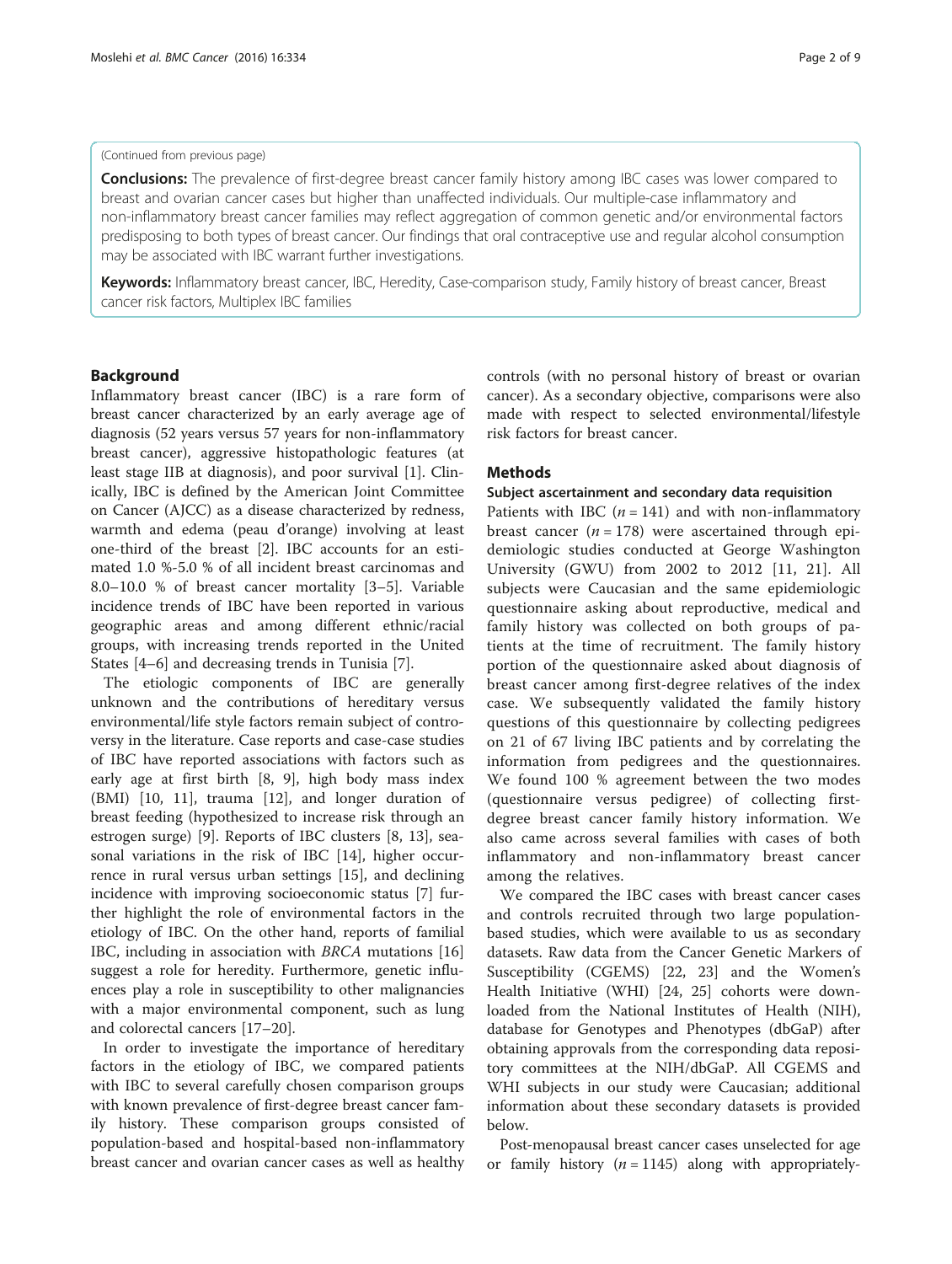matched healthy controls with no personal history of breast cancer ( $n = 1142$ ) were available from the CGEMS breast cancer study [dbGaP accession #6175-10, version phs000147/GRU] nested within the Nurses' Health Study (NHS) cohort [\[22, 23](#page-7-0)]. The CGEMS breast cancer cases and controls were compared to IBC cases with respect to the prevalence of first-degree breast cancer family history. Information on environmental risk factors on the CGEMS breast cancer cases and controls was not made available to us as part of the secondary data, therefore, comparisons with CGEMS were limited to the family history data.

Another group of post-menopausal breast cancer cases ( $\geq$ 50 years of age) unselected for family history (*n* = 465) and healthy controls with no personal history of breast or ovarian cancer  $(n = 9317)$  was obtained from the Hormone Therapy Trials of the WHI cohort [dbGaP accession #11296-6 for version phs000200/HMB-IRB-NPU and #11295-7 for version phs000200/HMB-IRB] [[24, 25\]](#page-7-0). WHI cases and controls were compared to IBC cases with respect to the prevalence of first-degree breast cancer family history and selected environmental risk factors for breast cancer.

Given that many genetic and environmental risk factors for breast cancer also predispose to ovarian cancer [[26\]](#page-7-0) and that first-degree family history of breast cancer is a significant risk factor for ovarian cancer as well [\[26](#page-7-0)], we conducted similar comparisons with subjects who had been ascertained through a case–control study of ovarian cancer conducted at the University of Toronto (UT) and available to us as secondary data. The UT study had ascertained Ashkenazi Jewish women with ovarian cancer ( $n = 260$ , unselected for age or family history) and appropriately-matched controls  $(n = 331, \text{ with})$ no personal history of ovarian cancer) from several hospitals in North America [\[27](#page-7-0)]. Detailed epidemiologic and family history information was collected at the time of ascertainment through structured interviews, the majority of which were conducted by RM. The main objectives of the UT ovarian cancer study were to determine the role of genetic and environmental risk factors and to characterize the BRCA genes [\[27, 28\]](#page-7-0). Genetic analysis as part of the original UT study had identified 96 carriers of the three BRCA Ashkenazi Jewish founder mutations (51 BRCA1 185delAG, 15 BRCA1 5382insC, and 30 BRCA2 6174delT carriers) and 164 non-carriers [[27, 28\]](#page-7-0).

## Statistical analysis

IBC cases were compared to breast and ovarian cancer cases and healthy controls with respect to the prevalence of first-degree family history of breast cancer and selected environmental/lifestyle risk factors for breast cancer. The environmental/lifestyle variables were selected based on availability of information on each variable

from the majority of datasets and included parity, body mass index (BMI), regular alcohol use (≥1 drink per day), and ever use of oral contraceptives. CGEMS breast cancer cases and controls were only used for comparison of family history since information about environmental/ lifestyle variables was not made available to us as part of the secondary data on these subjects. Unadjusted Odds ratios and 95 % confidence intervals were calculated. For the primary objective of comparing first-degree breast cancer family history, adjusted analyses (controlling for age, parity, BMI, regular alcohol use and ever use of oral contraceptives) were also conducted for comparison of GWU IBC and non-IBC cases. All statistical analyses were conducted using SAS version 9.1 (SAS Institute, Cary, NC) and Epi Info™ (<http://www.cdc.gov/epiinfo>).

## Results

Average age of diagnosis for IBC cases (48.3 years) was lower than that of non-inflammatory breast cancer cases from GWU (51.8 years) and WHI (73.6 years) as well as ovarian cancer cases (56.1 years) (Table [1\)](#page-3-0). Average age of diagnosis for CGEMS breast cancer cases was not available but the investigators reported all cases to be post-menopausal at diagnosis [[22](#page-7-0)]. Average age at study entry for CGEMS subjects was estimated from ranges provided as part of the secondary data (Table [1\)](#page-3-0). Older average ages of diagnosis for WHI breast cancer cases reflect the postmenopausal inclusion criteria and the prospective study design of the WHI trials.

First-degree breast cancer family history was defined as the presence of at least one case of breast cancer among the mothers and/or sisters of the index cases. The prevalence of first-degree breast cancer family history among the IBC cases (17.0 %) was lower in comparison to the prevalence among the noninflammatory breast cancer cases from GWU (24.4 %), breast cancer cases from CGEMS (23.9 %), and ovarian cancer cases irrespective of the BRCA mutation status (24.2 %) (Table [1\)](#page-3-0). Comparisons revealed nearly similar frequency of first-degree family history of breast cancer among IBC cases compared to WHI breast cancer cases (16.9 %), BRCA-negative ovarian cancer cases (18.3 %), and CGEMS controls (17.9 %), and higher prevalence compared to UT-controls (11.2 %) and WHI controls (12.6 %) (Table [1\)](#page-3-0). None of the comparisons involving family history reached statistical significance; adjusted analyses of GWU data produced similar odds ratios to unadjusted analyses. These results suggest a lower or similar prevalence of first-degree breast cancer family history among IBC cases compared to hospitalbased and population-based breast and ovarian cancer cases but higher prevalence compared to unaffected individuals.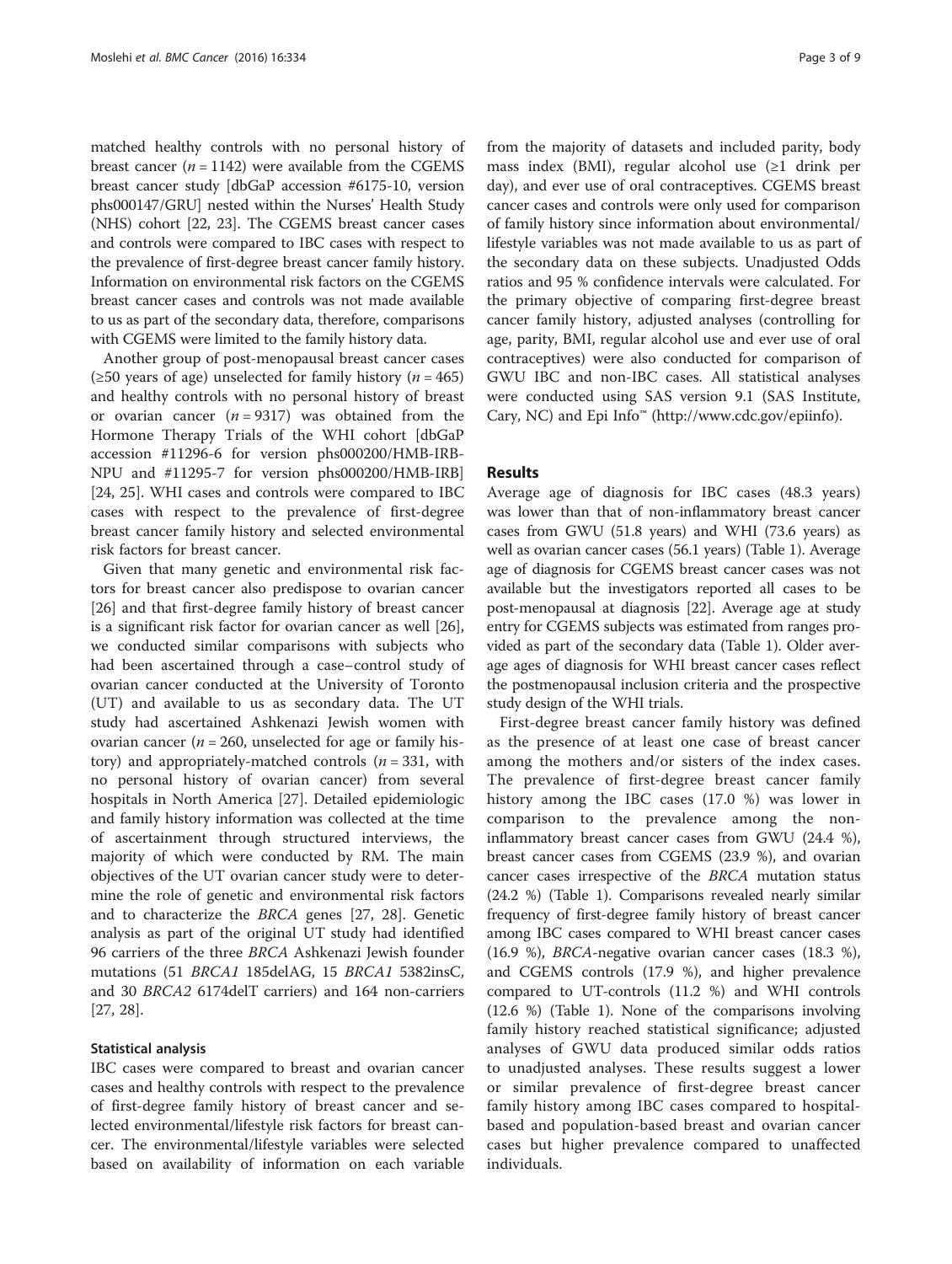|                                              | GWU IBC <sup>a</sup><br>Cases | GWU BC <sup>a</sup><br>Cases | UTOC <sup>b</sup><br>Cases | OC Cases <sup>c</sup><br><b>BRCA</b> | OC Cases <sup>d</sup><br>non-BRCA | $UT^b$<br>Controls | WHI BC <sup>e</sup><br>Cases | WHI <sup>e</sup><br>Controls | CGEMS BCf<br>Cases | CGEMS <sup>t</sup><br>Controls |
|----------------------------------------------|-------------------------------|------------------------------|----------------------------|--------------------------------------|-----------------------------------|--------------------|------------------------------|------------------------------|--------------------|--------------------------------|
|                                              | $n = 141 (%)$                 | $n = 178 \ (%)^9$            | $n = 260$ (%)              | $n = 96(%)$                          | $n = 164$ (%)                     | $n = 331(96)$      | $n = 465 \ (%)^9$            | $n = 9317$<br>$(%)^9$        | $n = 1145$ (%)     | $n = 1142(96)$                 |
| Average Age at Study Entry                   | 50.3                          | 53.8                         | 59.2                       | 57.9                                 | 60.1                              | 52.2               | 67.0                         | 67.0                         | $65.4^h$           | $65.6^{h}$                     |
| Average Age at Diagnosis                     | 48.3                          | 51.8                         | 56.1                       | 54.6                                 | 57.1                              | <b>NA</b>          | 73.6                         | <b>NA</b>                    | Unavailable'       | <b>NA</b>                      |
| Average Body Mass Index (Kg/m <sup>2</sup> ) | 28.9                          | 26.5                         | 24.5                       | 24.3                                 | 24.5                              | 24.9               | 30.2                         | 28.8                         |                    |                                |
| First-Degree Breast Cancer Family History    |                               |                              |                            |                                      |                                   |                    |                              |                              |                    |                                |
| Yes                                          | 24 (17.0)                     | 43 (24.4)                    | 63 (24.2)                  | 33 (34.4)                            | 30(18.3)                          | 37(11.2)           | 74 (16.9)                    | 1105 (12.6)                  | 274 (23.9)         | 204 (17.9)                     |
| Parity $(≥1$ Pregnancy)                      |                               |                              |                            |                                      |                                   |                    |                              |                              |                    |                                |
| Yes                                          | 114 (80.9)                    | 130 (73.9)                   | 233 (89.6)                 | 89 (92.7)                            | 144 (87.8)                        | 286 (86.4)         | 418 (90.1)                   | 8661 (93.1)                  |                    |                                |
| Oral Contraceptive Use                       |                               |                              |                            |                                      |                                   |                    |                              |                              |                    |                                |
| Yes                                          | 113 (80.1)                    | 125(71.0)                    | 101 (38.8)                 | 43 (44.8)                            | 58 (35.4)                         | 216(65.3)          | 159 (34.2)                   | 3089 (33.1)                  |                    |                                |
| Regular Alcohol Use (≥1 drink per day)       |                               |                              |                            |                                      |                                   |                    |                              |                              |                    |                                |
| Yes                                          | 30(21.3)                      | 32 (18.2)                    | 35 (13.5)                  | 16(16.7)                             | 19 (11.6)                         | 42 (12.7)          | 69 (15.2)                    | 1184 (12.8)                  |                    |                                |
|                                              |                               |                              |                            |                                      |                                   |                    |                              |                              |                    |                                |

## <span id="page-3-0"></span>Table 1 Hereditary and Selected Environmental Risk Factors among Inflammatory Breast Cancer Cases and Comparison Groups

a Inflammatory breast cancer (IBC) and non-inflammatory breast cancer (BC) cases recruited at George Washington University (GWU). All subjects recruited at GWU and included in this study were Caucasian. Subjects were recruited within an average of two years post diagnosis

<sup>b</sup> Ovarian Cancer (OC) cases and controls obtained from hospital-based case-control study conducted at University of Toronto (UT). All subjects recruited through the UT study were Caucasian and Ashkenazi Jewish<br><sup>c</sup> Ovaria

50 years of age or above at study entry

<sup>f</sup> Breast Cancer (BC) cases and controls obtained from the Cancer Genetic Markers of Susceptibility (CGEMS) study conducted among participants in the population-based Nurses' Health Initiative (NHS) cohort. All subjects in CGEMS were Caucasian and post-menopausal at recruitment<br><sup>9</sup> Percentages for some variables do not correspond to the total number of cases and controls due to "missing" answers

 $h$  Estimated from age ranges provided as part of the secondary data as follows: <54, 55-59, 60-64, 65-69, 70-74, and  $\geq$ 75

<sup>i</sup> Average age of diagnosis was unavailable but all cases were reported to be post-menopausal at diagnosis and controls were matched to cases based on several criteria including age at diagnosis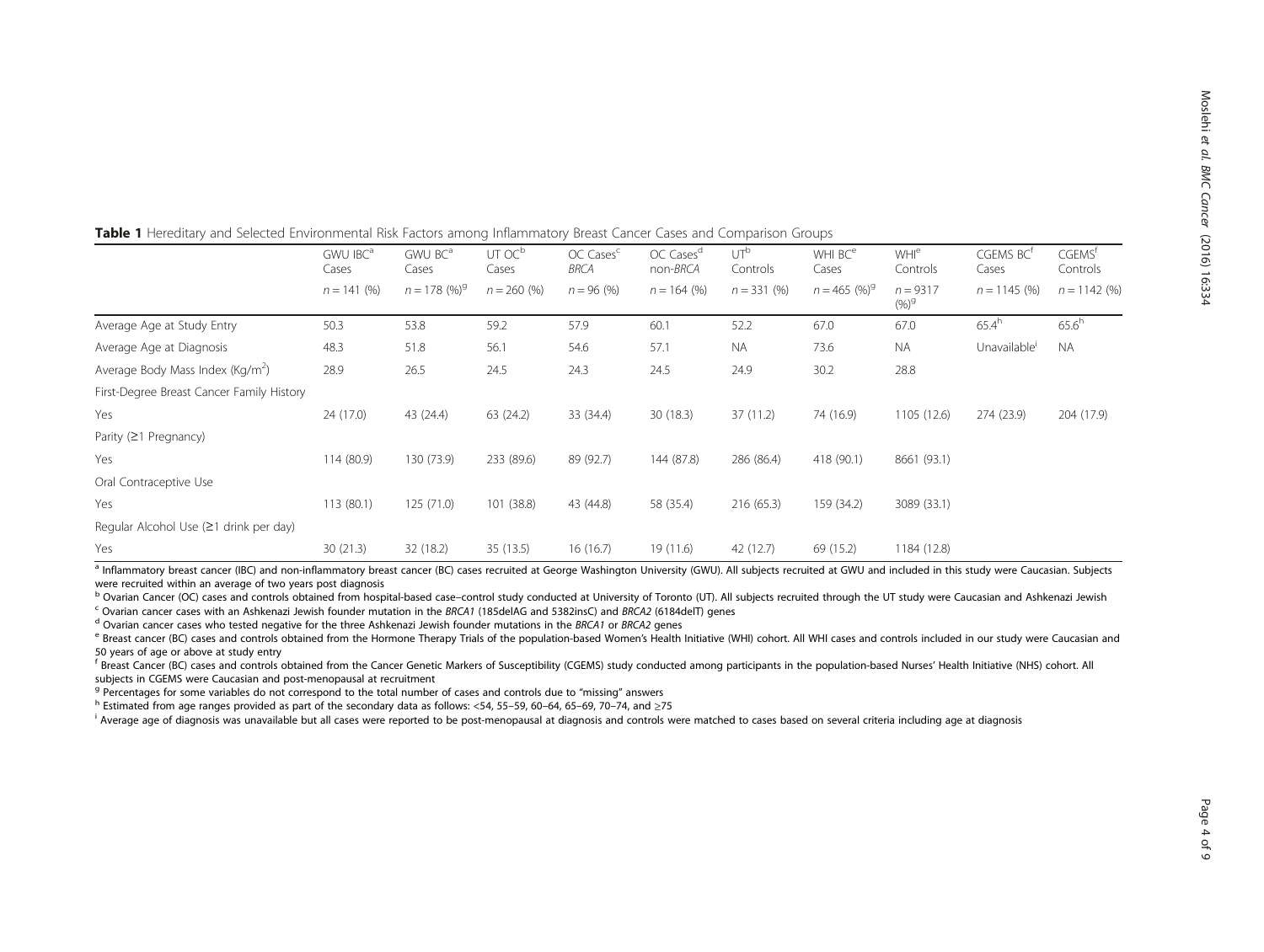We identified several multiplex IBC families. The IBC index case in one family had a mother, a paternal aunt, and a paternal uncle with breast cancer. The disease was pre-menopausal in one relative and a paternal cousin was reported to have died from ovarian cancer at age 30. The index case in another family reported a sister and two aunts with breast cancer, including one with premenopausal disease. Another family was notable for reported pre- and peri-menopausal breast cancer in two sisters of the index case and a maternal relative diagnosed in her late 30's. To our knowledge, these are among the first reported families with multiple cases of non-inflammatory breast cancer among first- and second-degree relatives of the IBC index case.

Body mass index (BMI) is considered a risk factor for both IBC [\[10](#page-7-0)] and for non-inflammatory breast cancer (post-menopausal only) [[29](#page-7-0)]. BMI for IBC cases in our study (28.9  $\text{kg/m}^2$ ) was slightly higher than the BMI of breast cancer cases from GWU  $(26.5 \text{ kg/m}^2)$  and of ovarian cancer cases and controls  $(24.5 \text{ kg/m}^2 \text{ and }$ 24.9  $\text{kg/m}^2$ , respectively) (Table [1](#page-3-0)) but the comparisons did not reach statistical significance. WHI breast cancer cases had higher BMI  $(30.2 \text{ kg/m}^2)$  compared to all other groups including the IBC cases, but comparisons did not reach statistical significance.

Nulliparity is a risk factor for both non-inflammatory breast cancer [\[30\]](#page-7-0) and ovarian cancer [[26](#page-7-0)] but has not been reported in association with the risk of IBC. IBC cases in our study had a higher prevalence of parous women (80.9 %) compared to non-inflammatory breast cancer cases from GWU (73.9 %) but the comparison did not reach statistical significance. The prevalence of parous women among IBC cases was significantly lower than the prevalence among WHI breast cancer cases (OR = 0.46, 95 % CI: 0.27–0.81) and WHI controls (OR = 0.31, 95 % CI: 0.20–0.49) as well as the prevalence among ovarian cancer cases (OR = 0.49, 95 % CI: 0.26–0.91).

Long-term use (>10 years) of oral contraceptives has been associated with an increased risk for noninflammatory breast cancer [[31\]](#page-7-0) and its short-term use is believed to reduce the risk of ovarian cancer [[32, 33](#page-7-0)]. Oral contraceptive use has not been previously reported in association with the risk of IBC. Data on duration of oral contraceptive use was not available on some of the comparison groups in our study and hence we limited our comparisons to ever use of oral contraceptives. The prevalence of ever use of oral contraceptives among IBC cases (80.1 %) was significantly higher compared to WHI breast cancer cases (OR = 7.77, 95 % CI: 4.82– 12.59) and controls (OR = 8.14, 95 % CI: 5.28–12.61). IBC cases also reported a significantly higher ever use of oral contraceptives compared to ovarian cancer cases  $(OR = 6.35, 95 % CI: 3.83–10.62)$  and controls  $(OR = 6.35, 95 % CI: 3.83–10.62)$ 2.15, 95 % CI: 1.31–3.54) from UT. The higher

prevalence of oral contraceptive use among IBC cases in comparison to non-inflammatory breast cancer cases from GWU was of borderline statistical significance  $(OR = 1.71, 95 % CI: 0.98–2.99).$ 

Excess alcohol consumption (>35 g per day) is an established risk factor for non-inflammatory breast cancer [\[34](#page-7-0)–[37\]](#page-7-0) but has not been previously reported in association with the risk of IBC. In our study, IBC cases had significantly higher prevalence of regular alcohol use  $(\geq 1)$  drink per day) compared to WHI controls (OR = 1.84, 95 % CI: 1.20–2.82) and UT controls (OR = 1.86, 95 % CI: 1.07–3.22). Of note, the prevalence of regular alcohol use was higher among IBC cases (21.3 %) compared to non-inflammatory breast cancer cases from GWU (18.2 %) and from WHI (15.2 %) (Table [1\)](#page-3-0) but the difference did not reach statistical significance. The association between alcohol intake and increased risk of IBC needs further investigation in future studies.

## Discussion

We undertook this study to assess the importance of heredity in the etiology of IBC because of the many reports emphasizing the strong impact of the environment on IBC [\[7](#page-7-0)–[9](#page-7-0), [11](#page-7-0)–[15](#page-7-0)]. We compared the prevalence of breast cancer among first-degree relatives (i.e., mothers and sisters) between IBC cases and several comparison groups chosen to represent case and control groups with a range of high and low prevalence of first-degree breast cancer family history. Breast cancer and ovarian cancer patients are expected to have a high prevalence of firstdegree breast cancer family history [[38](#page-7-0), [39](#page-7-0)] while healthy individuals with no personal history of breast or ovarian cancer are expected to have a lower prevalence [\[40](#page-7-0)]. Our comparisons revealed that IBC cases in our study had a slightly lower or similar prevalence of first-degree breast cancer family history compared to breast and ovarian cancer patients but a higher prevalence compared to unaffected controls.

Up to twenty percent of breast cancer cases are believed to be hereditary (characterized by multiple cases of breast and/or other cancers among relatives) and due to segregation of high-penetrance [i.e., relative risk (RR) = 20)] susceptibility genes in the affected families [\[41](#page-7-0)]. Ovarian cancer has the highest rate of hereditary incidence world-wide; current estimates put the percentage of hereditary cases at 20 % of all cases of this disease [[42\]](#page-7-0). Besides age, a family history of breast and ovarian cancer is the most significant risk factor for ovarian cancer [\[42](#page-7-0)]. Mutations in the breast and ovarian cancer susceptibility genes, BRCA1 and BRCA2, are responsible for the majority of hereditary cases of breast cancer [[41](#page-7-0)] and ovarian cancer [[42](#page-7-0)]. In addition to the genetic link between breast and ovarian cancers, there are several shared environmental risk factors which predispose to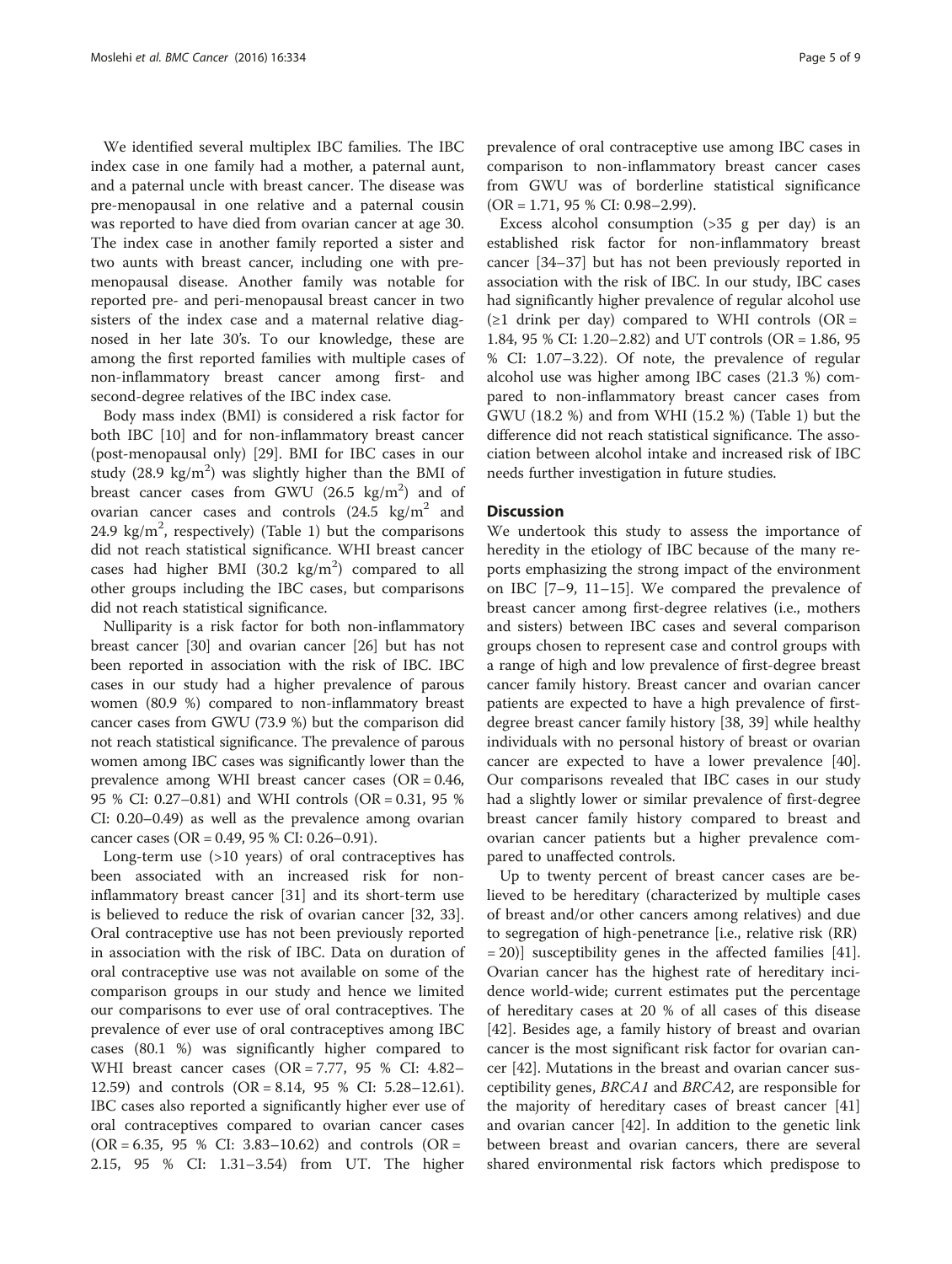both conditions [\[26](#page-7-0)]. Therefore, ovarian cancer was considered a suitable case group for comparison with IBC.

The prevalence of breast cancer among first-degree relatives of both breast and ovarian cancer cases in our study was between 16.9 % and 24.4 %, which is within the range reported in the literature (i.e., 6.2 %-27.1 % for general breast and ovarian cancer cases irrespective of BRCA mutation status [\[27, 28](#page-7-0), [43](#page-7-0)–[45](#page-8-0)]). Thus, IBC cases had slightly lower prevalence of first-degree breast cancer family history than the breast and ovarian cancer cases (irrespective of BRCA carrier status) in our study but a slightly higher prevalence than general breast and ovarian cancer cases in some studies reported in the literature. A recent nested case–control study in the Breast Cancer Surveillance Consortium (BCSC) investigated the association between IBC risk and number of factors, including family history of breast cancer. This study also found a higher risk of IBC in association with firstdegree family history of breast cancer [[46\]](#page-8-0). An earlier study had reported a 20 % frequency of breast cancer family history among IBC cases [\[47\]](#page-8-0).

The prevalence of first-degree breast cancer family history among UT controls (11.2 %) and WHI controls (12.6 %) was slightly higher than the range (4.8–7.3 %) of estimates reported in the literature for healthy women with no personal history of breast or ovarian cancer [[43](#page-7-0), [45\]](#page-8-0). The even higher estimates for CGEMS controls (17.9 %) may reflect a particular aspect of the study design or subject characteristics of the CGEMS genomewide association study [\[22](#page-7-0)]. Nonetheless, the prevalence of first-degree breast cancer family history among the IBC cases was higher than the prevalence among healthy individuals from the UT and WHI studies as well as the prevalence estimates reported in the literature.

We identified several IBC cases with non-inflammatory breast cancer and other cancers among first- and seconddegree relatives, as discussed in the previous section. Three families with multiple cases of IBC were also identified in our study; one index case had a daughter with IBC, one had a sister with IBC and the third had a cousin with IBC. A case report of hereditary IBC in a mother and a daughter had identified a deleterious BRCA2 mutation responsible for the disease in that family [\[16\]](#page-7-0). Accurate estimates of BRCA mutation frequency among IBC cases from systematic studies remain to be reported. Our results indicate that a proportion of IBC cases occur in the context of familial breast cancer which may be explained by aggregation of common hereditary factors and/or shared environmental risk factors predisposing to both inflammatory and non-inflammatory breast cancer in these families. Our findings and the previous case report of hereditary IBC highlight the importance of obtaining pedigrees on IBC cases and noting all diagnoses of cancer and benign disease among the relatives.

As part of this study, we also conducted comparisons between IBC and other groups with respect to the prevalence of selected environmental/life style risk factors for breast cancer, such as parity, BMI, oral contraceptive use, and consumption of alcoholic beverages. These comparisons were secondary to the main study objective and the secondary nature of some of the comparison groups was a limitation with respect to the ability to conduct a comprehensive analysis of all relevant environmental/lifestyle factors. Therefore, our findings with respect to the selected environmental/life style factors need to be interpreted with caution. Our comparisons revealed a higher prevalence of nulliparity, oral contraceptive use and regular alcohol consumption  $(≥1)$ drink on daily basis) among IBC cases.

The prevalence of ever use of oral contraceptives was significantly higher among IBC cases (80.1 %) compared to all other comparison groups including breast cancer and ovarian cancer cases in our study. The differences between groups with respect to oral contraceptive use may be due to differences in age or other confounding factors between groups. Therefore, the association between oral contraceptive use and IBC risk needs further investigation in future studies accounting for all potential confounding variables. We had previously reported associations between aggressive (high-grade) breast cancer with long-term oral contraceptive use [[11\]](#page-7-0).

Our findings with respect to the association between alcohol consumption and IBC are also novel. The prevalence of regular alcohol use  $(\geq 1)$  drink per day) was higher among IBC cases compared to all other comparison groups in our study. These findings are particularly noteworthy given that excess alcohol consumption (>35 g per day) is an established risk factor for non-inflammatory breast cancer [\[34](#page-7-0)–[37](#page-7-0)]. Ethanol and acetaldehyde have been classified as group I carcinogens (i.e., carcinogenic to humans) by International Agency for Research on Cancer (IARC) and are believed to be the carcinogenic components of alcohol [\[37](#page-7-0)]. IARC classification is based on sufficient evidence in humans for carcinogenicity of alcohol consumption as demonstrated from case–control, cohort and mechanistic studies [[48\]](#page-8-0). Carcinogenic components of alcohol may exert their effects directly through inducing genetic or epigenetic mutations or indirectly through inducing inflammatory processes [[48\]](#page-8-0). The role of inflammatory processes in IBC development is not known. A number of markers of inflammation such as NF-kB, Cox, and JAK/STAT signaling have been suggested to play a role in the tumorigenesis of IBC [\[49\]](#page-8-0). Inflammation may contribute to IBC development through promoting proliferation, creating a pro-inflammatory tumor microenvironment, and/ or promoting metastasis of malignant cells [[49](#page-8-0)].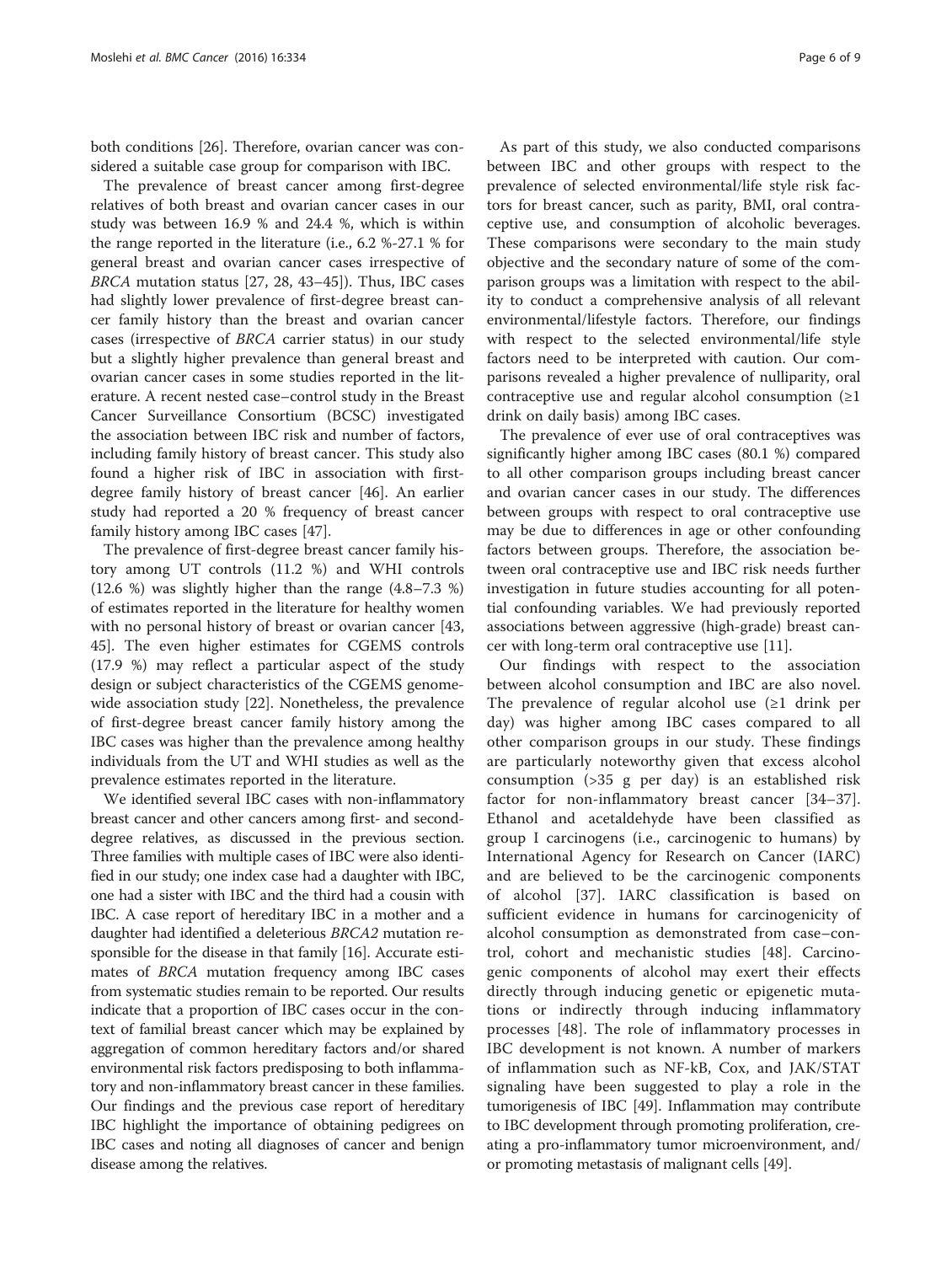<span id="page-6-0"></span>As mentioned earlier, the secondary nature of some of the comparison groups is a limitation of our study, particularly with respect to analysis of environmental/life style factors. Strengths of our study include systematic data collection through the use of epidemiologic questionnaires on all case and control groups; the exact same questionnaire was used on the IBC and noninflammatory breast cancer cases from GWU. Other strengths include validation of the family history-related questions through collection of detailed pedigrees on a subset of IBC cases and access to raw (secondary) data from several case–control studies, which could be used as additional comparison groups. The case–control comparison groups in our study were sufficiently large to allow statistically meaningful comparisons and the unaffected individuals used as controls in these studies were appropriately matched to the breast and ovarian cancer cases on important criteria such as age and ethnicity.

## Conclusion

In summary, our study found the prevalence of firstdegree family history of breast cancer among IBC cases to be slightly lower or similar compared to breast and ovarian cancer cases but higher than unaffected individuals. Therefore, similar contribution of hereditary components to IBC risk as that to non-inflammatory breast cancer risk cannot be ruled out. Our findings of multiple-case inflammatory and non-inflammatory breast cancer families may further reflect aggregation of genetic factors and gene-environment interactions predisposing to both types of breast cancer. Our findings that oral contraceptive use and regular alcohol consumption may increase the risk of IBC are noteworthy due to modifiable nature of these potential risk factors. Collection of multi-generation pedigrees and detailed epidemiologic information noting the factors associated with an increased risk of IBC in studies by us and others will help decipher the etiologic role of hereditary and environmental factors in susceptibility to IBC in future studies. Because of the rarity of IBC and multiplex IBC families, the importance of developing consortia to enable epidemiologic investigations including geneenvironment interaction studies should be emphasized.

## Abbreviations

AJCC, American Joint Committee on Cancer; BC, Breast Cancer; BMI, Body Mass Index; CGEMS, Cancer Genetic Markers of Susceptibility; GWU, George Washington University; IBC, Inflammatory Breast Cancer; NHS, Nurses' Health Study; OC, Ovarian Cancer; UT, University of Toronto; WHI: Women's Health Initiative.

#### Acknowledgements

We thank the Principal Investigators of the UT [\[27](#page-7-0)], CGEMS [\[22, 23\]](#page-7-0) and WHI [[24,](#page-7-0) [25\]](#page-7-0) studies and the NIH dbGaP administrators for access to data from those studies. We thank Dr. J.M. Friedman at the University of British Columbia for

guidance provided to RM. We are grateful to all women who participated as cases and controls in the studies analyzed in this report.

## Funding

Collection of primary data at GWU was supported through funding from Susan G. Komen for the Cure Foundation (grant number: BCTR00-000510) for breast cancer and the Department of Defense (grant number: BC009014) for IBC.

#### Availability of data and materials

Secondary datasets used as comparison groups in this study can be requested from the PI of the original studies. Confidentiality of the data collected at GWU is protected in accordance with the GWU IRB regulations and policies.

#### Authors' contributions

RM collected and analyzed the University of Toronto ovarian cancer study (Principal Investigator: Dr. S. Narod) data, helped with study design, data analysis and interpretation of this case-comparison analysis, and drafted the manuscript. EF helped with validating the family history questions on the inflammatory breast cancer cases (IBC) and with analysis of the IBC data. NZ helped with the analysis of the CGEMS and WHI datasets. CV helped with collection and analysis of the GWU breast cancer data. PHL led and supervised all primary data collection at GWU, helped with the study design of this case-comparison analysis and with drafting of the manuscript. All authors read and approved the manuscript.

#### Authors' information

RM is a genetic epidemiologist with expertise in genomic and epidemiologic studies of cancer and cancer precursors who is currently engaged in research and teaching at the University at Albany. EF obtained a Master of Public Health in Epidemiology from GWU, where she worked with PHL and RM on this project. NZ obtained a Doctor of Philosophy in Epidemiology at the University at Albany working with RM. CV obtained a Master of Public Health in Epidemiology from GWU and worked with PHL on this project. PHL is a cancer epidemiologist who spent most of his career at the National Cancer Institute, developed the IBC Registry at GWU, and is now engaged in teaching and research at the University of Nebraska, College of Public Health.

#### Competing interests

There are no conflicts of interest to declare for any of the authors.

#### Informed consent

Informed consent was obtained from all study participants by the Principal Investigators of each study analyzed in this report. There are no individual-level data presented in this report. The GWU IRB-approved consent form informed the subjects of the possibility of publishing the collected data, which included epidemiologic and family history information, without identifying personal information such as name.

#### Ethics approval

Appropriate Institutional Review Board (IRB) approvals were obtained by the Principal Investigator (PI) of each original study. IRB approvals were obtained from GWU for studies of IBC (Protocol #030105) and non-inflammatory breast cancer (Protocol #020154ER) and from University at Albany for analyses of secondary datasets (Protocols #11-298 and #11-E-177).

#### Author details

<sup>1</sup>Department of Epidemiology and Biostatistics, School of Public Health, University at Albany, Albany, NY 12144, USA. <sup>2</sup> Cancer Research Center, University at Albany, Room 208, 1 Discovery Drive, Albany, NY 12144, USA. <sup>3</sup>Department of Epidemiology and Biostatistics, School of Public Health and Health Services, The George Washington University, Washington, DC 20037, USA. <sup>4</sup>Department of Epidemiology, College of Public Health, University of Nebraska, Omaha, NE 68198, USA.

## Received: 17 August 2015 Accepted: 18 May 2016 Published online: 26 May 2016

#### References

1. Dawood S, Merajver SD, Viens P, Vermeulen PB, Swain SM, Buchholz TA, Dirix LY, Levine PH, Lucci A, Krishnamurthy. International expert panel on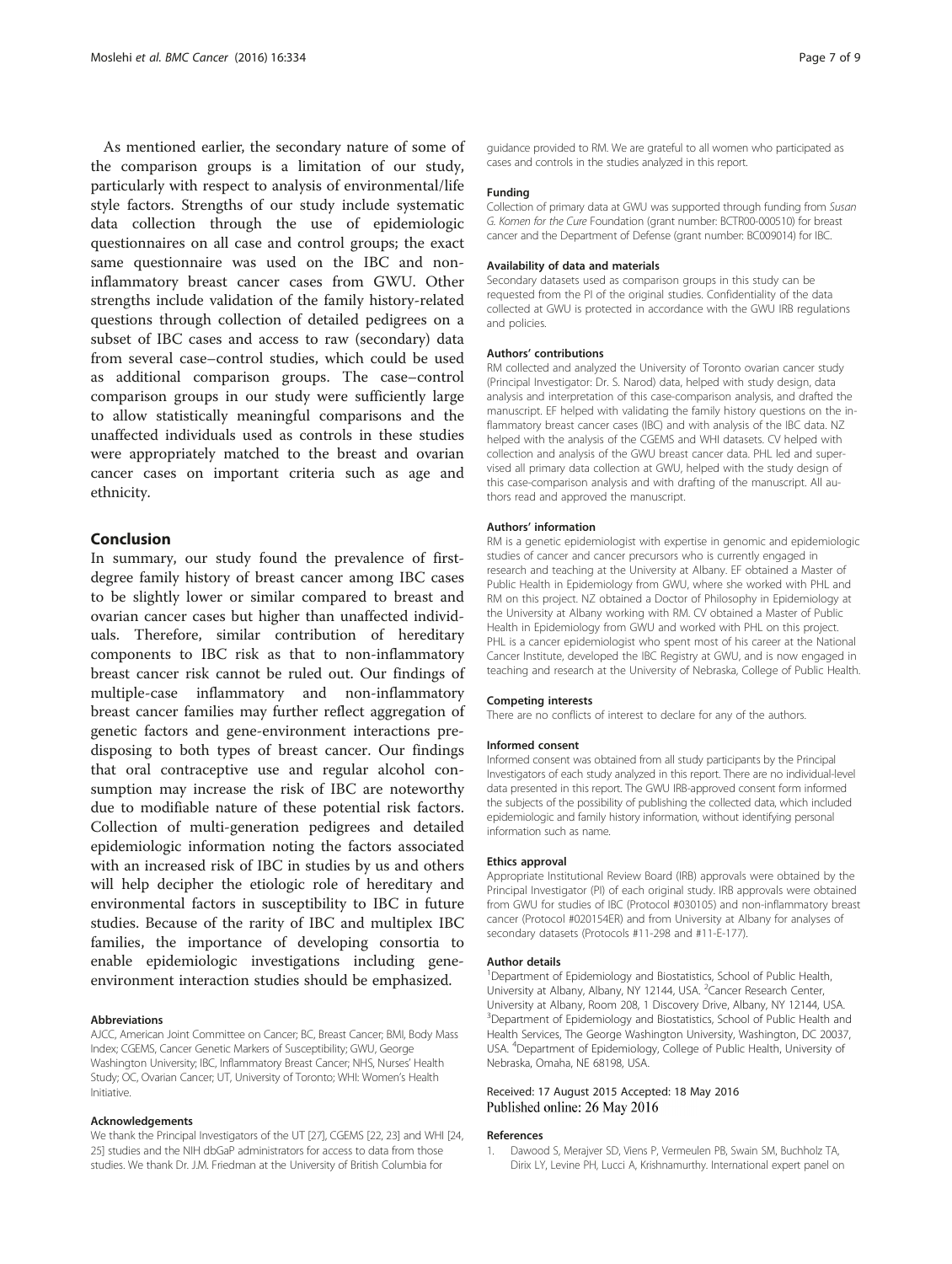<span id="page-7-0"></span>inflammatory breast cancer: consensus statement for standardized diagnosis and treatment. Ann Oncol. 2011;22(3):515–23.

- 2. Edge S, Byrd DR, Compton CC, Fritz AG, Greene FL, Trotti A. AJCC Cancer Staging Manual. 7th ed. 2010.
- Levine PH, Veneroso C. The epidemiology of inflammatory breast cancer. Semin Oncol. 2008;35(1):11–6.
- 4. Anderson WF, Schairer C, Chen BE, Hance KW, Levine PH. Epidemiology of inflammatory breast cancer (IBC). Breast Dis. 2005;22:9–23.
- Hance KW, Anderson WF, Devesa SS, Young HA, Levine PH. Trends in inflammatory breast carcinoma incidence and survival: the surveillance, epidemiology, and end results program at the National Cancer Institute. J Natl Cancer Inst. 2005;97(13):966–75.
- 6. Chang S, Parker SL, Pham T, Buzdar AU, Hursting SD. Inflammatory breast carcinoma incidence and survival: the surveillance, epidemiology, and end results program of the National Cancer Institute, 1975–1992. Cancer. 1998; 82(12):2366–72.
- 7. Boussen H, Bouzaiene H, Ben Hassouna J, Dhiab T, Khomsi F, Benna F, Gamoudi A, Mourali N, Hechiche M, Rahal K, et al. Inflammatory breast cancer in Tunisia: epidemiological and clinical trends. Cancer. 2010;116(11 Suppl):2730–5.
- 8. Duke TJ, Jahed NC, Veneroso CC, Da Roza R, Johnson O, Hoffman D. A cluster of inflammatory breast cancer (IBC) in an office setting: additional evidence of the importance of environmental factors in IBC etiology. Oncol Rep. 2010;24(5):1277–84.
- Le MG, Arriagada R, Bahi J, Pfeiffer F, Cammoun M, Tabbane F, Rubino C. Are risk factors for breast cancer similar in women with inflammatory breast cancer and in those with non-inflammatory breast cancer? Breast. 2006; 15(3):355–62.
- 10. Chang S, Buzdar AU, Hursting SD. Inflammatory breast cancer and body mass index. J Clin Oncol. 1998;16(12):3731–5.
- 11. Veneroso C, Siegel R, Levine PH. Early age at first childbirth associated with advanced tumor grade in breast cancer. Cancer Detect Prev. 2008; 32(3):215–23.
- 12. Hashmi S, Zolfaghari L, Levine PH. Does secondary inflammatory breast cancer represent post-surgical metastatic disease? Cancers (Basel). 2012;4(1):156–64.
- 13. Levine PH, Hashmi S, Minaei AA, Veneroso C. Inflammatory breast cancer clusters: A hypothesis. World J Clin Oncol. 2014;5(3):539–45.
- 14. Levine PH, Liu Y, Veneroso C, Hashmi S, Cristofanilli M. Seasonal variation in inflammatory breast cancer. Int J Virol Stud Res. 2016;4(1):17–21.
- 15. Mourali N, Muenz LR, Tabbane F, Belhassen S, Bahi J, Levine PH. Epidemiologic features of rapidly progressing breast cancer in Tunisia. Cancer. 1980;46(12):2741–6.
- 16. Jimenez AM, Growney A, Behrens G, Corbridge C, Chapman DD, Usha L. Hereditary inflammatory breast cancer associated with BRCA2 mutation: a rare disease presentation in mother and daughter. Clin Adv Hematol Oncol. 2012;10(6):402–4.
- 17. Mota P, Silva HC, Soares MJ, Pego A, Loureiro M, Cordeiro CR, Regateiro FJ. Genetic polymorphisms of phase I and phase II metabolic enzymes as modulators of lung cancer susceptibility. J Cancer Res Clin Oncol. 2015;141(5):851–60.
- 18. Tan XL, Moslehi R, Han W, Spivack SD. Haplotype-tagging single nucleotide polymorphisms in the GSTP1 gene promoter and susceptibility to lung cancer. Cancer Detect Prev. 2009;32(5–6):403–15.
- 19. Tu L, Yan B, Peng Z. Common genetic variants (rs4779584 and rs10318) at 15q13.3 contributes to colorectal adenoma and colorectal cancer susceptibility: evidence based on 22 studies. Mol Genet Genomics. 2015;290(3):901–12.
- 20. Moslehi R, Chatterjee N, Church TR, Chen J, Yeager M, Weissfeld J, Hein DW, Hayes RB. Cigarette smoking, N-acetyltransferase genes and the risk of advanced colorectal adenoma. Pharmacogenomics. 2006; 7(6):819–29.
- 21. Levine PH, Zolfaghari L, Young H, Hafi M, Cannon T, Ganesan C, Veneroso C, Brem R, Sherman M. What is inflammatory breast cancer? Revisiting the case definition. Cancers (Basel). 2010;2(1):143–52.
- 22. Hunter DJ, Kraft P, Jacobs KB, Cox DG, Yeager M, Hankinson SE, Wacholder S, Wang Z, Welch R, Hutchinson A, et al. A genome-wide association study identifies alleles in FGFR2 associated with risk of sporadic postmenopausal breast cancer. Nat Genet. 2007;39(7):870–4.
- 23. Haiman CA, Chen GK, Vachon CM, Canzian F, Dunning A, Millikan RC, Wang X, Ademuyiwa F, Ahmed S, Ambrosone CB, et al. A common variant at the

TERT-CLPTM1L locus is associated with estrogen receptor-negative breast cancer. Nature genetics. 2011;43(12):1210–4.

- 24. Rossouw JE, Anderson GL, Prentice RL, LaCroix AZ, Kooperberg C, Stefanick ML, Jackson RD, Beresford SA, Howard BV, Johnson KC, et al. Risks and benefits of estrogen plus progestin in healthy postmenopausal women: principal results From the Women's Health Initiative randomized controlled trial. JAMA. 2002;288(3):321–33.
- 25. Anderson GL, Limacher M, Assaf AR, Bassford T, Beresford SA, Black H, Bonds D, Brunner R, Brzyski R, Caan B, et al. Effects of conjugated equine estrogen in postmenopausal women with hysterectomy: the Women's Health Initiative randomized controlled trial. JAMA. 2004;291(14):1701–12.
- 26. Zografos GC, Panou M, Panou N. Common risk factors of breast and ovarian cancer: recent view. Int J Gynecol Cancer. 2004;14(5):721–40.
- 27. Moslehi R, Chu W, Karlan B, Fishman D, Risch H, Fields A, Smotkin D, Ben-David Y, Rosenblatt J, Russo D, et al. BRCA1 and BRCA2 mutation analysis of 208 Ashkenazi Jewish women with ovarian cancer. Am J Hum Genet. 2000; 66(4):1259–72.
- 28. Moslehi R, Singh R, Lessner L, Friedman JM. Impact of BRCA mutations on female fertility and offspring sex ratio. Am J Hum Biol. 2010;22(2):201–5.
- 29. van den Brandt PA, Spiegelman D, Yaun SS, Adami HO, Beeson L, Folsom AR, Fraser G, Goldbohm RA, Graham S, Kushi L, et al. Pooled analysis of prospective cohort studies on height, weight, and breast cancer risk. Am J Epidemiol. 2000;152(6):514–27.
- 30. Kelsey JL, Gammon MD, John EM. Reproductive factors and breast cancer. Epidemiol Rev. 1993;15(1):36–47.
- 31. Collaborative Group on Hormonal Factors in Breast Cancer. Breast cancer and hormonal contraceptives: collaborative reanalysis of individual data on 53 297 women with breast cancer and 100 239 women without breast cancer from 54 epidemiological studies. Lancet. 1996;347(9017):1713–27.
- 32. Ferris JS, Daly MB, Buys SS, Genkinger JM, Liao Y, Terry MB. Oral contraceptive and reproductive risk factors for ovarian cancer within sisters in the breast cancer family registry. Br J Cancer. 2014;110(4):1074–80.
- 33. Moorman PG, Havrilesky LJ, Gierisch JM, Coeytaux RR, Lowery WJ, Peragallo Urrutia R, Dinan M, McBroom AJ, Hasselblad V, Sanders GD, et al. Oral contraceptives and risk of ovarian cancer and breast cancer among highrisk women: a systematic review and meta-analysis. J Clin Oncol. 2013; 31(33):4188–98.
- 34. Chen WY, Rosner B, Hankinson SE, Colditz GA, Willett WC. Moderate alcohol consumption during adult life, drinking patterns, and breast cancer risk. JAMA. 2011;306(17):1884–90.
- 35. Tjonneland A, Christensen J, Olsen A, Stripp C, Thomsen BL, Overvad K, Peeters PH, van Gils CH, Bueno-de-Mesquita HB, Ocke MC, et al. Alcohol intake and breast cancer risk: the European Prospective Investigation into Cancer and Nutrition (EPIC). Cancer Causes Control. 2007;18(4):361–73.
- 36. Hamajima N, Hirose K, Tajima K, Rohan T, Calle EE, Heath Jr CW, Coates RJ, Liff JM, Talamini R, Chantarakul N, et al. Alcohol, tobacco and breast cancer– collaborative reanalysis of individual data from 53 epidemiological studies, including 58,515 women with breast cancer and 95,067 women without the disease. Br J Cancer. 2002;87(11):1234–45.
- 37. Scoccianti C, Lauby-Secretan B, Bello PY, Chajes V, Romieu I. Female breast cancer and alcohol consumption: a review of the literature. Am J Prev Med. 2014;46(3 Suppl 1):S16–25.
- 38. Claus EB, Risch N, Thompson WD. The calculation of breast cancer risk for women with a first degree family history of ovarian cancer. Breast Cancer Res Treat. 1993;28(2):115–20.
- 39. Lynch HT, Snyder C, Casey MJ. Hereditary ovarian and breast cancer: what have we learned? Ann Oncol. 2013;24 Suppl 8:viii83-95.
- 40. Ingham SL, Warwick J, Buchan I, Sahin S, O'Hara C, Moran A, Howell A, Evans DG. Ovarian cancer among 8,005 women from a breast cancer family history clinic: no increased risk of invasive ovarian cancer in families testing negative for BRCA1 and BRCA2. J Med Genet. 2013; 50(6):368–72.
- 41. Couch FJ, Nathanson KL, Offit K. Two decades after BRCA: setting paradigms in personalized cancer care and prevention. Science. 2014;343(6178): 1466–70.
- 42. Prat J, Ribe A, Gallardo A. Hereditary ovarian cancer. Hum Pathol. 2005; 36(8):861–70.
- 43. Warner E, Foulkes W, Goodwin P, Meschino W, Blondal J, Paterson C, Ozcelik H, Goss P, Allingham-Hawkins D, Hamel N, et al. Prevalence and penetrance of BRCA1 and BRCA2 gene mutations in unselected Ashkenazi Jewish women with breast cancer. J Natl Cancer Inst. 1999;91(14):1241–7.